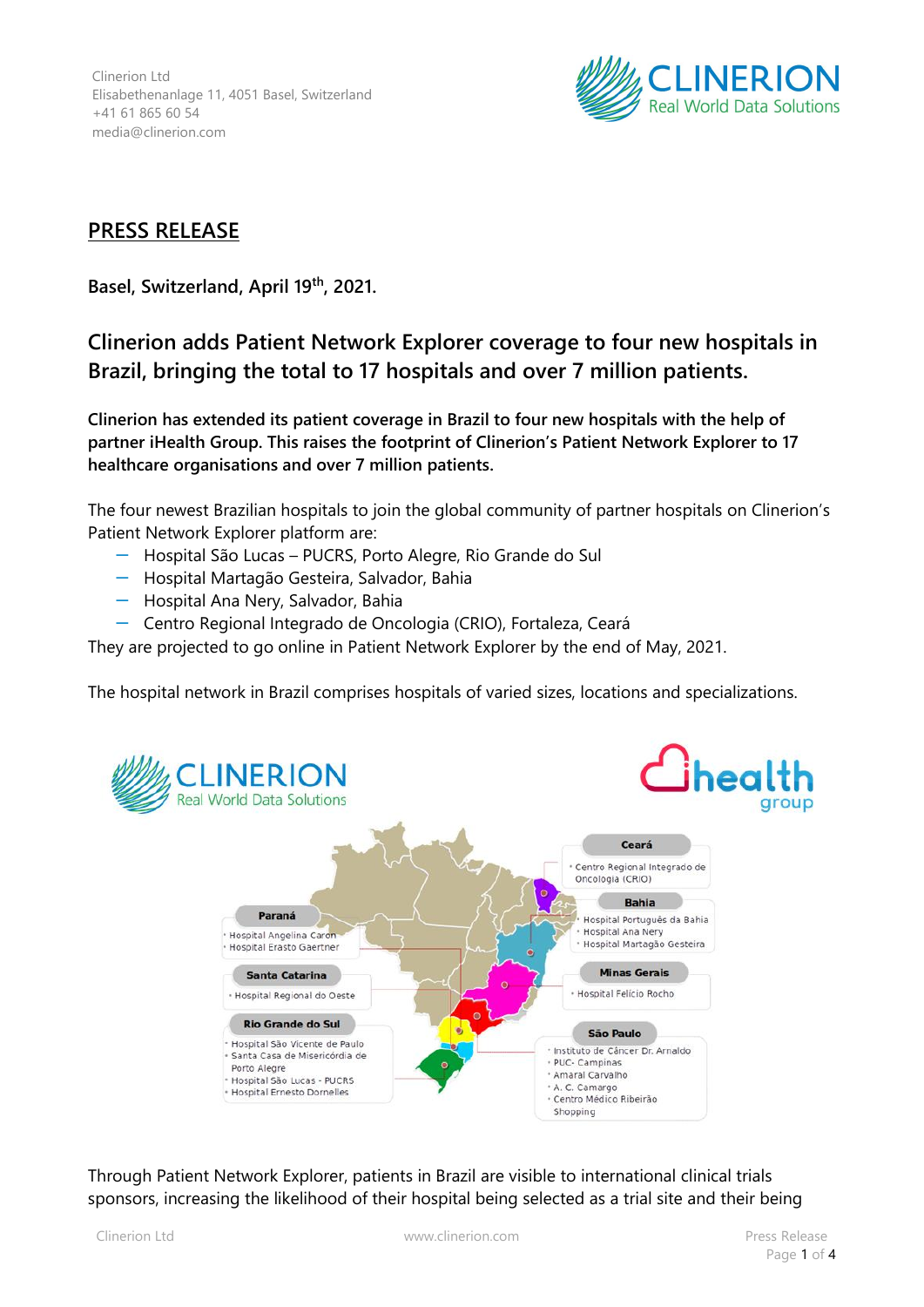accepted to join trials of next generation treatments. Joining the Patient Network Explorer platform brings physicians and researchers at partner hospitals additional opportunities to offer innovative medical care to patients.

Clinerion matches academic and sponsored trials with clinical trial sites on the Patient Network Explorer platform, according to electronic health records (EHRs) at the sites. The system supports the search and re-identification of candidates for clinical trial recruitment by querying the EHRs in hospital information systems, i.e. demographics, medications, diagnoses, laboratory test results and procedures, without compromising patient privacy. Clinerion's global patient network currently covers 35 million patients in hospitals in 17 countries around the world, including major clusters in Turkey, Poland and Brazil. Access to this real-world data supports site selection and recruitment for randomized clinical trials (RCTs), and the generation of real-world evidence.

"We are committed to putting the patient first in drug development and we are able to bring patients in Brazil expanded opportunities for treatment due to our strong and rapidly growing footprint in the country, which creates a critical mass of patients for sponsored and academic trials," says Barış Erdoğan, CEO of Clinerion. "We thank iHealth Group for their continued support for the Clinerion Community of hospitals in Brazil ."

iHealth Group supports the expansion of Clinerion's coverage in Brazil and the fulfilment of Clinerion's services inside the country. "It is estimated that Brazil currently has the potential to move to the 10th in the world ranking of clinical research, which would bring benefits to more than 55 thousand patients. We are very motivated to be able to bring this innovation system from the Swiss company Clinerion to clinical research in Brazil and aware that we still have a lot of work ahead of us," says Leonardo Nunes Alegre, COO of iHealth.

Details of the four new hospitals:

- ꟷ **Hospital São Lucas - PUCRS**: A general hospital, funded through philanthropy, where more than 18 thousand people circulate per day, PUCRS has 580 operational beds, 94 ICU beds, 111 consulting rooms, 18 operating rooms, 2,010 medical staff and 80 clinics in the Clinical Center.
- ꟷ **Martagão Gesteira Hospital**: The largest exclusively pediatric hospital in the North and Northeast of Brazil, a center of reference for the service of diverse pediatric specialties, with respected professionals at the head. There are 220 beds and about 30 specialties. They perform 500,000 free consultations per year for highly complex treatments such as neurosurgery, cardiology and oncology.
- ꟷ **Ana Nery Hospital**: Center of reference for the treatment of patients with diseases in the areas of cardiology, nephrology, vascular surgery and transplants. All procedures performed at the Ana Nery Hospital are exclusively funded by SUS, being a publicly managed hospital, strengthened by the agreement between the Secretary of Health of the State of Bahia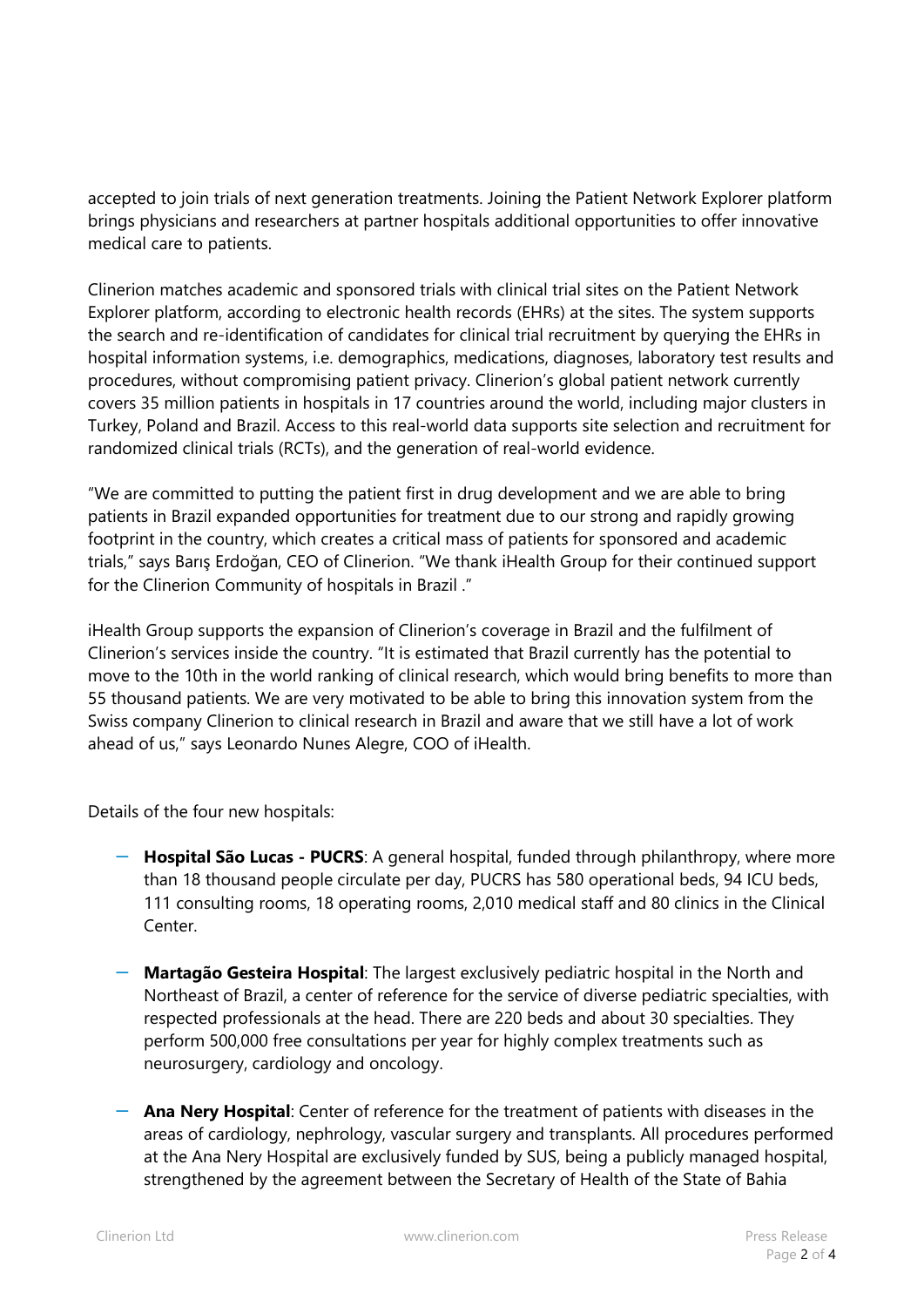(Sesab) and the Federal University of Bahia (UFBA), through its Foundation Support for Research and Extension (FAPEX).

ꟷ **CRIO (Integrated Regional Oncology Center)**: Considered one of the largest and best equipped cancer treatment centers in the state of Ceará. Qualified by the Ministry of Health as a Unit of High Complexity in Oncology - Unacon. It provides an outpatient clinic for clinical consultations and prevention, a radiotherapy service, chemotherapy, hormone therapy, imaging, hospital beds, surgical interventions and ICUs for patients under private health plans and those coming from the Unified Health System - SUS.

The full list of hospitals in Brazil on the Patient Network Explorer platform is:

| <b>Site name</b>                              | <b>City</b>           | <b>State</b>      |
|-----------------------------------------------|-----------------------|-------------------|
| Hospital Português da Bahia                   | Salvador              | Bahia             |
| Hospital Martagão Gesteira                    | Salvador              | Bahia             |
| Hospital Ana Nery                             | Salvador              | <b>Bahia</b>      |
| Centro Regional Integrado de Oncologia (CRIO) | Fortaleza             | Ceará             |
| Hospital Felicio Rocho                        | <b>Belo Horizonte</b> | Minas Gerais      |
| Hospital Angelina Caron                       | Campina Grande do Sul | Paraná            |
| Hospital Erasto Gaertner                      | Curitiba              | Paraná            |
| Hospital São Vicente de Paulo                 | Passo Fundo           | Rio Grande do Sul |
| Santa Casa de Misericordia de Porto Alegre    | Porto Alegre          | Rio Grande do Sul |
| Hospital Ernesto Dornelles                    | Porto Alegre          | Rio Grande do Sul |
| Hospital São Lucas - PUCRS                    | Porto Alegre          | Rio Grande do Sul |
| Hospital Regional do Oeste                    | Chapeco               | Santa Catarina    |
| Hospital PUC-Campinas                         | Campinas              | São Paulo         |
| Hospital Amaral Carvalho                      | Jaú                   | São Paulo         |
| Centro Médico Ribeirão Shopping               | Ribeirão Preto        | São Paulo         |
| Instituto do Câncer Dr. Arnaldo               | São Paulo             | São Paulo         |
| A.C. Camargo Cancer Center                    | São Paulo             | São Paulo         |

## **About Clinerion**

Clinerion accelerates clinical research and medical access to treatments for patients. We generate real-world data from our global network of partner hospitals for Real World Evidence analyses. Clinerion's Patient Network Explorer radically improves the efficiency and effectiveness of clinical trial recruitment by offering data-driven protocol optimization, site feasibility evaluation and realtime patient search and identification to match patients to treatments.

Clinerion facilitates the participation of partner hospitals in leading-edge, industry-sponsored trials and time savings in patient recruitment. Researchers gain access to real-time, longitudinal patient data from electronic health records for analysis. We enable pharmaceutical companies, CROs and SMOs to shorten patient recruitment and save costs by streamlining operations and leveraging strategic intelligence. Clinerion's Patient Network Explorer also provides a platform for integration of diverse patient data sources into real-world data ecosystems. Clinerion's proprietary